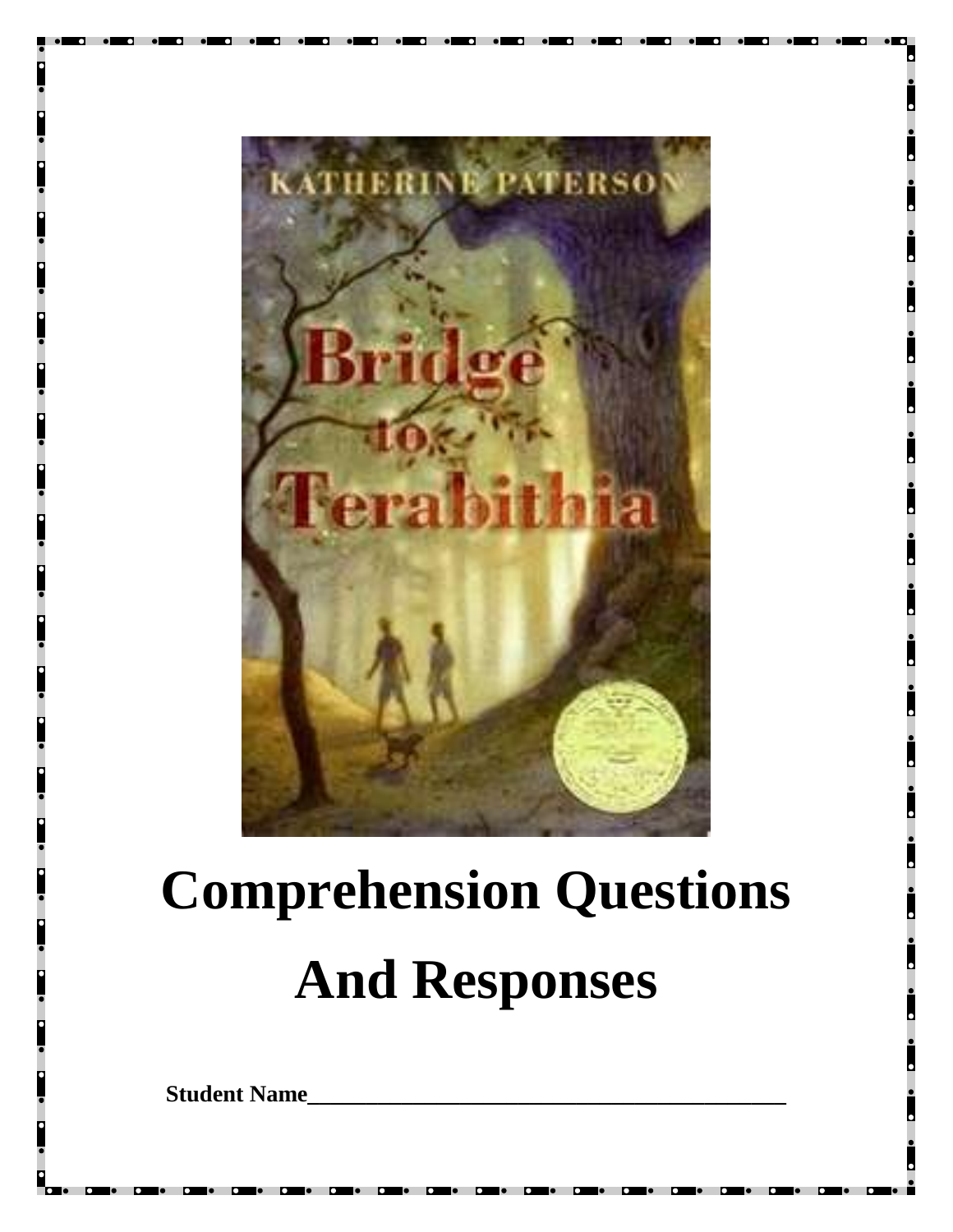## **Reading Comprehension Strategies**

**Chapters 1 and 2: Understanding Point of View**

**Chapter 3: Drawing Conclusions**

**Chapter 4: Summarizing**

**Chapter 5 & 6: Making Predictions**

**Chapters 7 & 8: Comparing and Contrasting**

**Chapters 9 & 10: Visualization**

**Chapters 11 &12: Cause and Effect**

**Chapter 13: Making Inferences**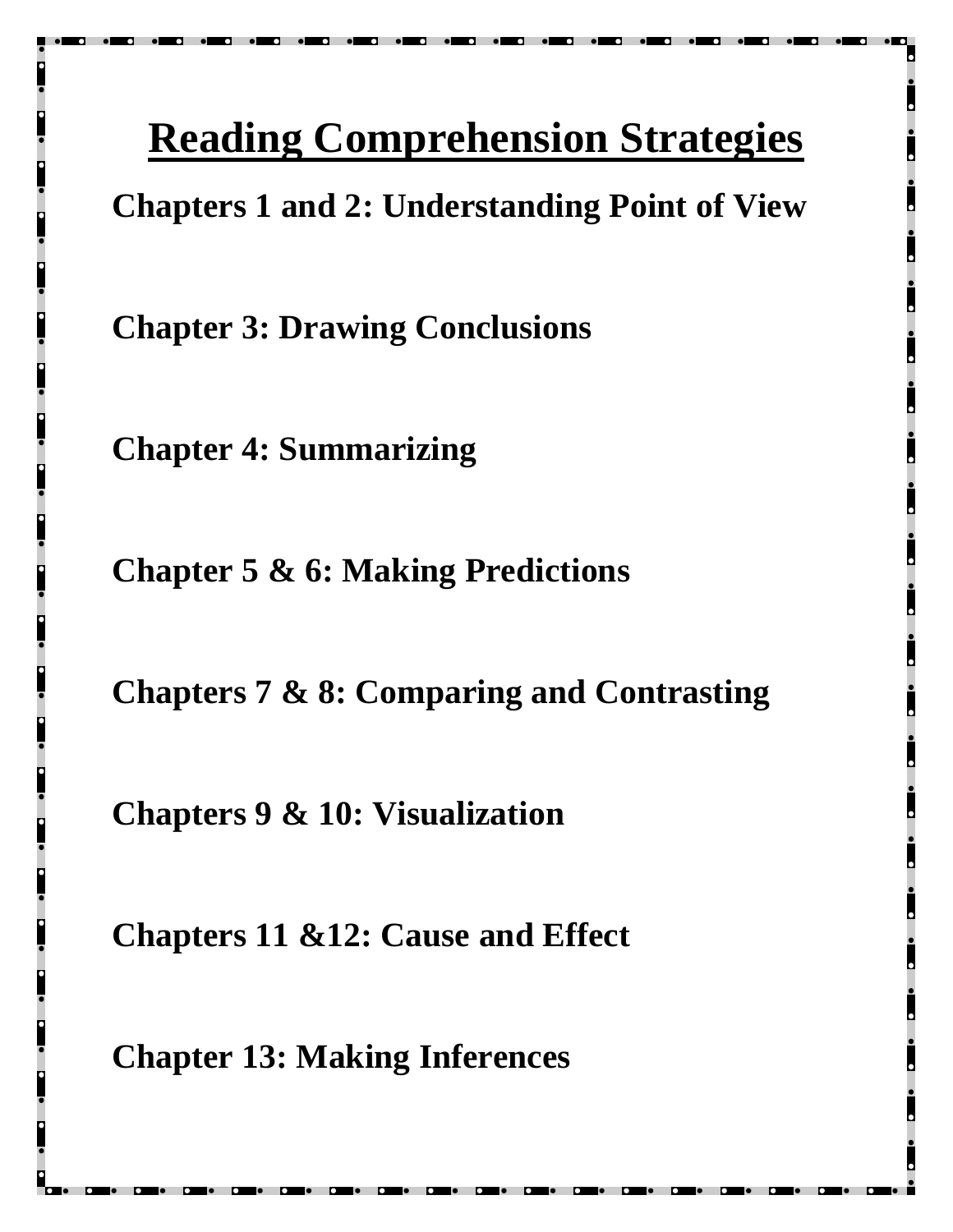#### **Before reading**

1. Look at the picture on the front cover. What does it make you think about? What does the picture remind you of?

2. Read the material on the back cover or inside flaps of the cover. Do you think this story is going to be mainly funny or serious?

What real-life situations do you think the book will deal with?

3. Write about a friendship that has been or is very important to you. What have you learned from this friendship? How far would you go to help your friend?

4. What were your predictions, questions, observations, and connections about the book? Check the response you chose.  $\Box$  Prediction  $\Box$  Question  $\Box$  Observation  $\Box$  Connection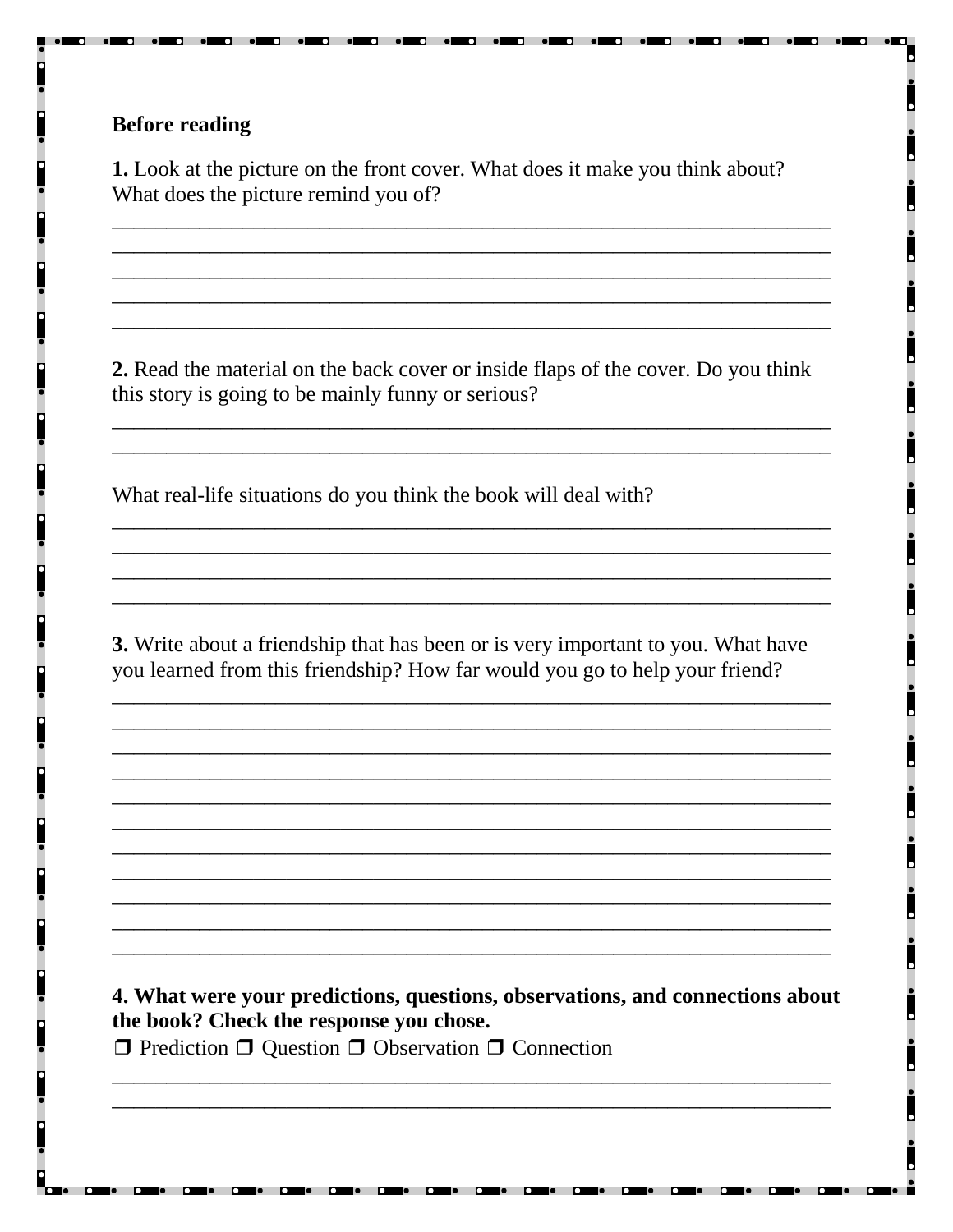#### **Chapters 1 and 2**

**1.** Put yourself in Mrs. Aarons' place. Write about Jess's racing practice from her point of view.

2. From Jess's point of view, he feels neglected, overworked, and ignored by his parents. Answer the following questions: Why does Jess feel this way? Do you agree or disagree with him, and why?

Why does it seem as if Mr. and Mrs. Aarons are ignoring Jess—and are they really ignoring him?

3. In spite of his feelings about his family, Jess is basically a kind person. Write about how he exhibits kindness toward his sister May Belle.

4. What were your predictions, questions, observations, and connections as you read? Check the response you chose.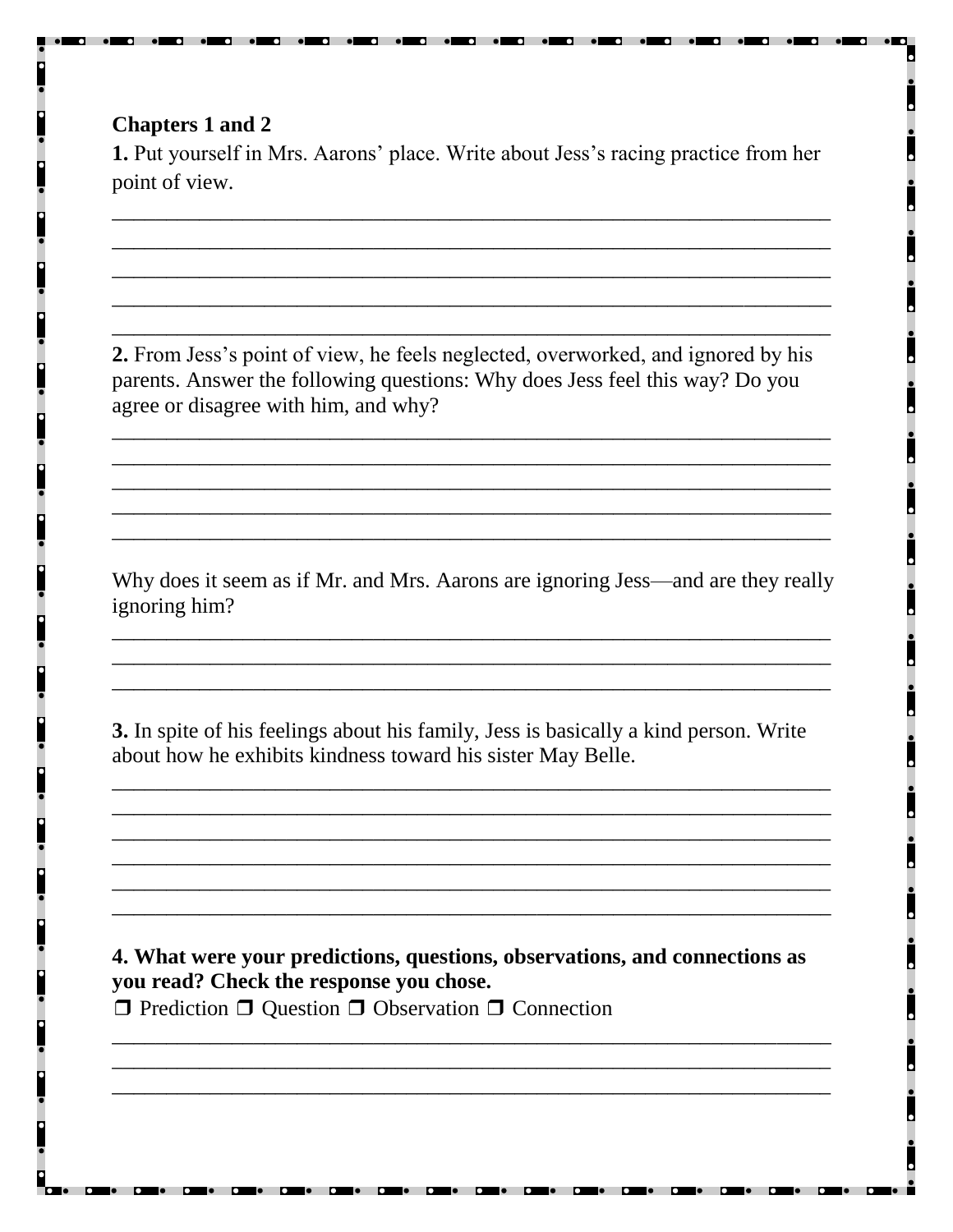1. From reading about the first day of school at Lark Creek Elementary, what conclusions do you reach about Jess's attitude toward school in general?

Why does he feel this way?

2. From Leslie Burke's behavior as she enters the classroom, what do you conclude about her? Write about several characteristics she seems to have.

3. Jess is obviously very competitive in sports with the other boys in his school, especially Fulcher. Yet he is quite different from Fulcher. Compare and contrast the ways in which Jess and Fulcher approach competition.

4. What were your predictions, questions, observations, and connections as you read? Check the response you chose.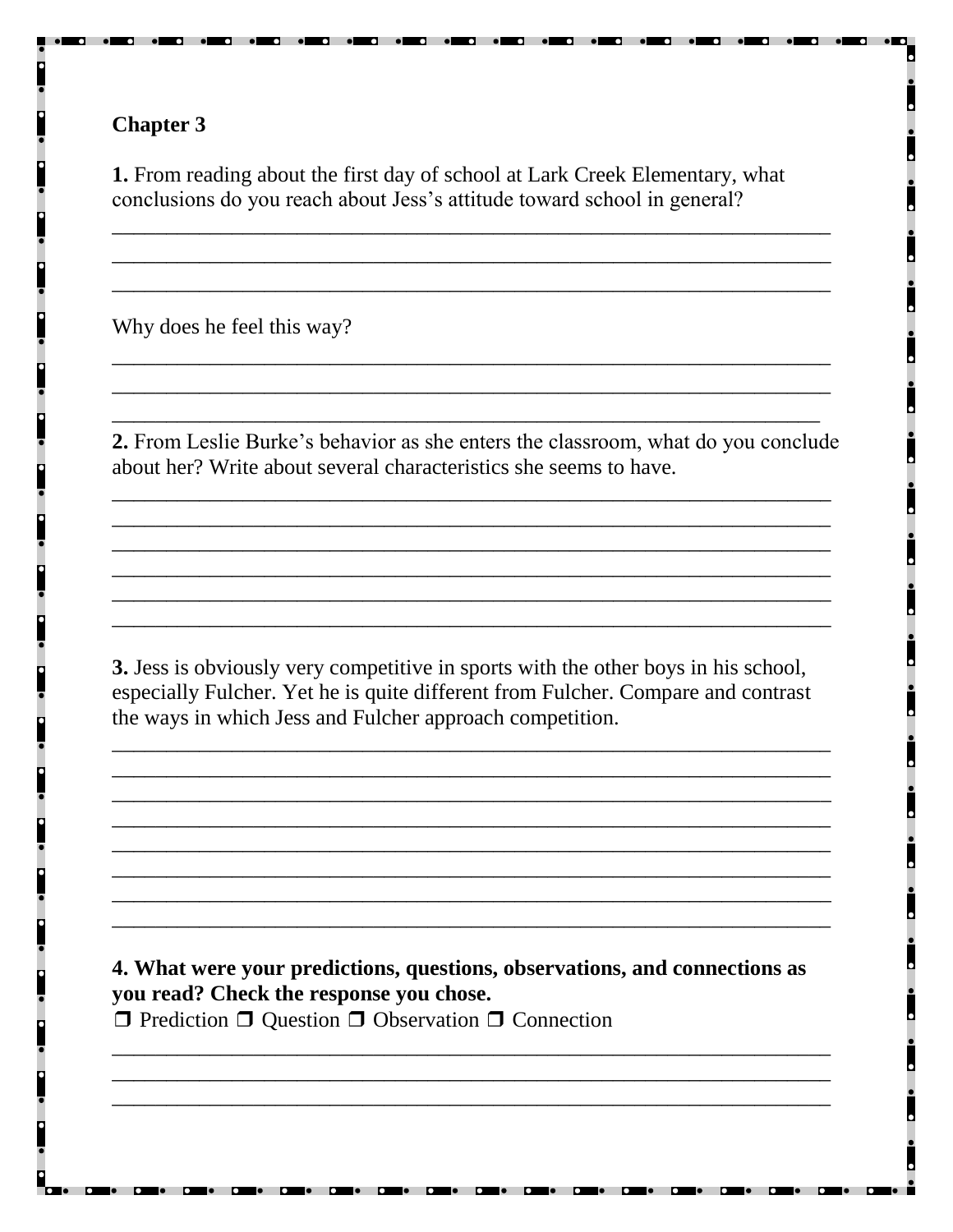1. Summarize why Leslie's family has moved away from the city. What do they hope to find in a rural setting?

2. Explain why you think Jess and Leslie become friends so quickly.

3. What does Janice Avery say and do that makes her so obnoxious?

How do you think Leslie and Jess will deal with her as the story progresses?

4. What were your predictions, questions, observations, and connections as you read? Check the response you chose.  $\Box$  Prediction  $\Box$  Question  $\Box$  Observation  $\Box$  Connection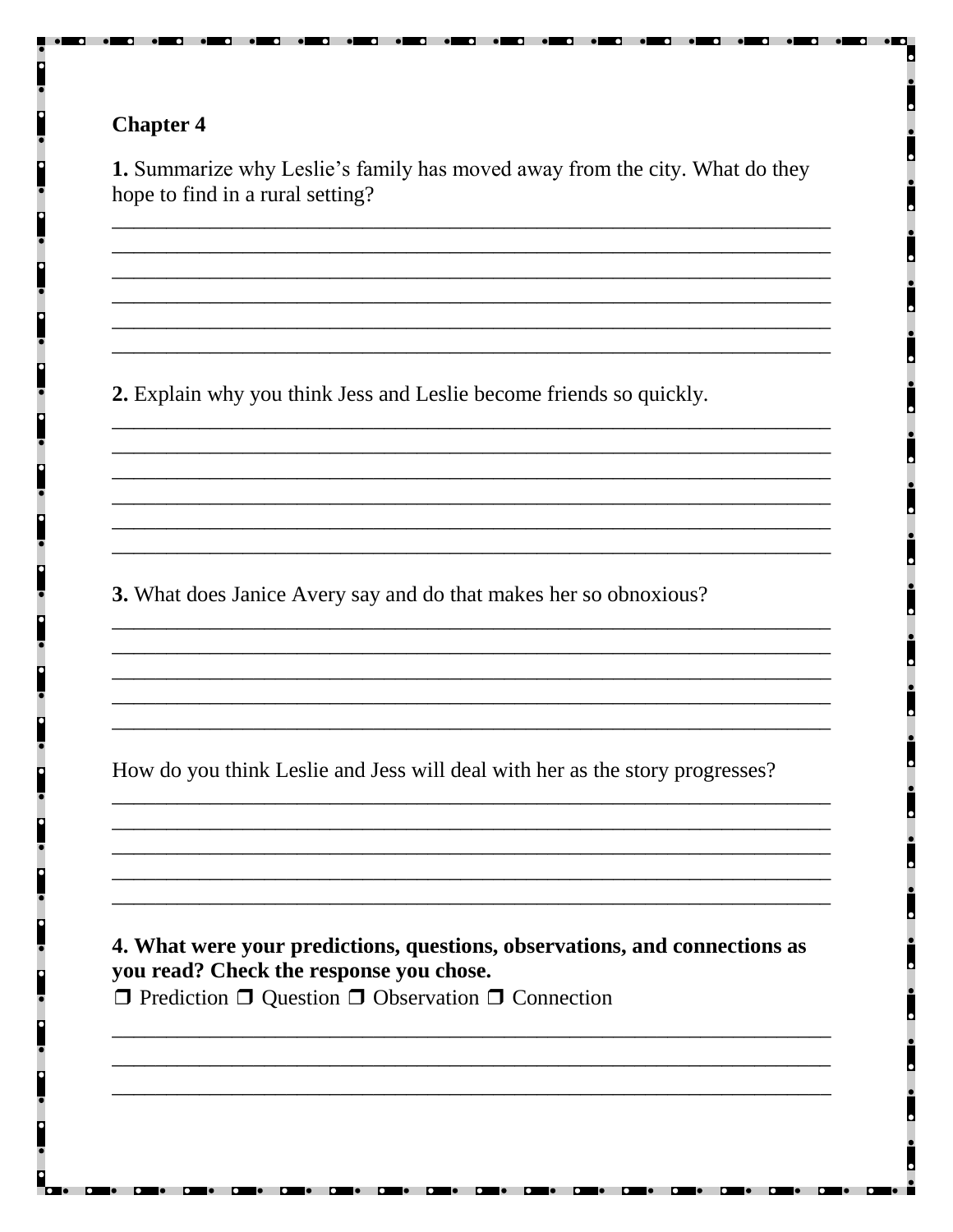#### **Characters 5 and 6**

1. Predict what might happen in Chapter 7 between Janice Avery, Leslie, and Jess. Write down several possibilities.

2. What's your opinion about the joke that Jess and Leslie play on Janice? Describe your own reactions to the joke.

3. Think about Brenda and Ellie's reaction to Leslie. How is Leslie different from their ideas of what a girl should be like?

Why does their reaction make Jess angry?

B. What were your predictions, questions, observations, and connections as you read? Check the response you chose.  $\Box$  Prediction  $\Box$  Question  $\Box$  Observation  $\Box$  Connection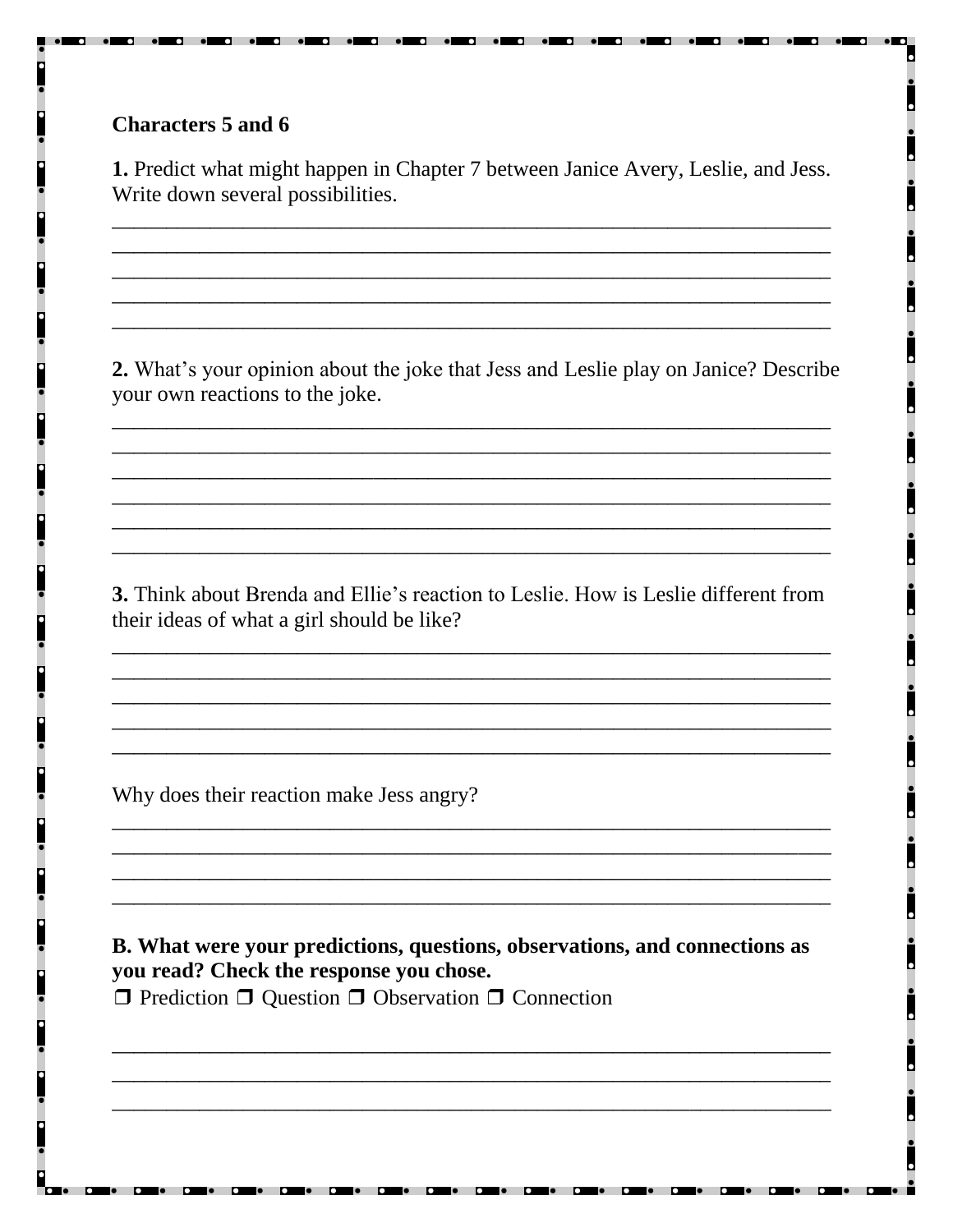#### **Chapter 7 and 8**

1. Contrast Jess and Leslie's new attitude toward Janice Avery with their previous attitude.

What causes the change?

2. Describe Leslie's general behavior as a student. How does her behavior contrast with that of her classmates?

3. As Leslie and Jess's friendship grows, the more likenesses we see between them. Compare the two friends. What traits do they share? What are their strongest bonds?

B. What were your predictions, questions, observations, and connections as you read? Check the response you chose.  $\Box$  Prediction  $\Box$  Question  $\Box$  Observation  $\Box$  Connection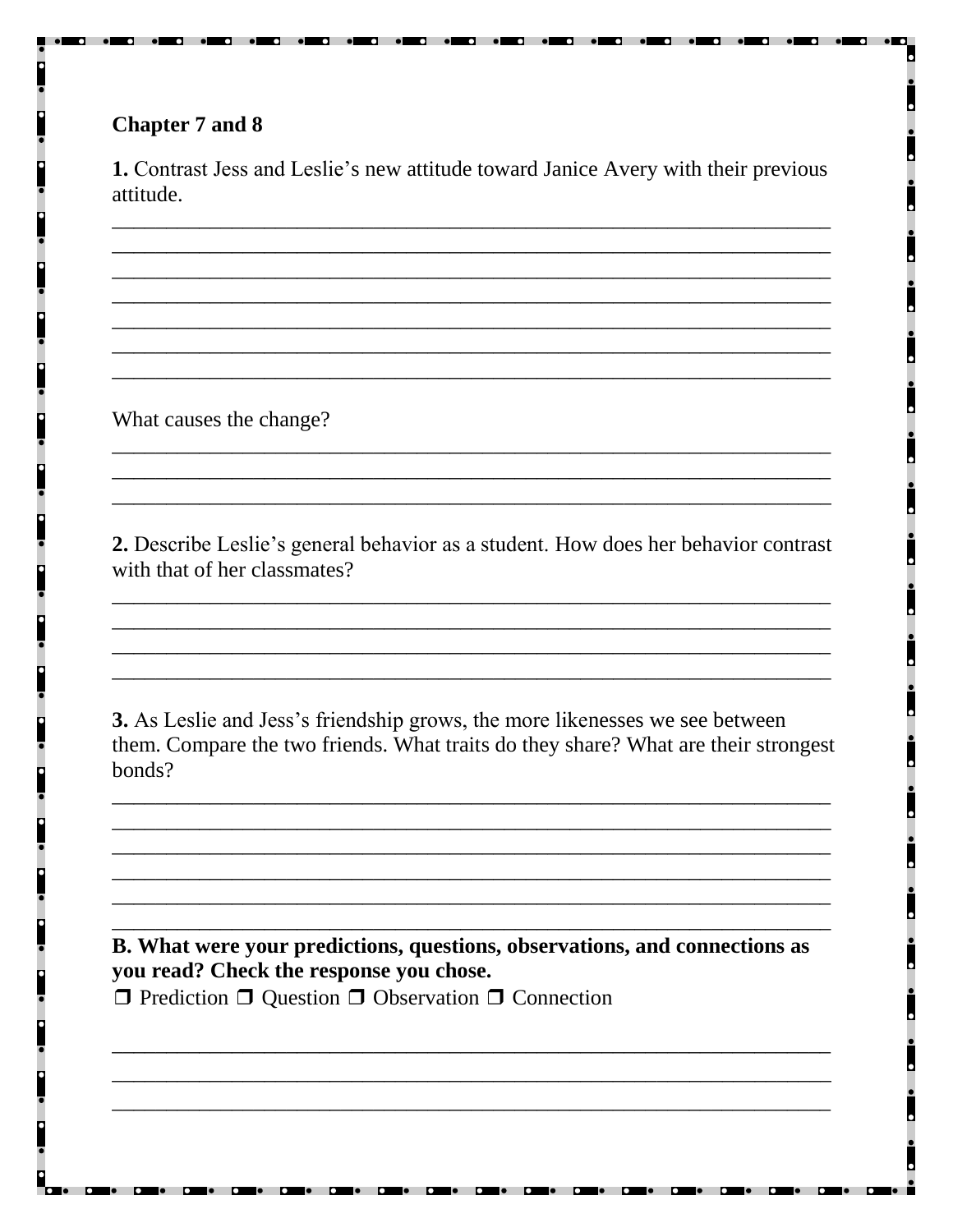**1.** Reread the paragraph in Chapter 9 that begins, "When they got to the bank of the creek, they stopped." Visualize the scene. Then draw a detailed picture that shows how you see Terabithia after days of heavy rain. Use other details from the chapter if you want. Write a caption of at least two sentences for your picture.

### **2. What were your predictions, questions, observations, and connections as you read? Check the response you chose.**

 $\overline{a_1}$  ,  $\overline{a_2}$  ,  $\overline{a_3}$  ,  $\overline{a_4}$  ,  $\overline{a_5}$  ,  $\overline{a_6}$  ,  $\overline{a_7}$  ,  $\overline{a_8}$  ,  $\overline{a_9}$  ,  $\overline{a_9}$  ,  $\overline{a_9}$  ,  $\overline{a_9}$  ,  $\overline{a_9}$  ,  $\overline{a_9}$  ,  $\overline{a_9}$  ,  $\overline{a_9}$  ,  $\overline{a_9}$  ,  $\overline{a_1}$  ,  $\overline{a_2}$  ,  $\overline{a_3}$  ,  $\overline{a_4}$  ,  $\overline{a_5}$  ,  $\overline{a_6}$  ,  $\overline{a_7}$  ,  $\overline{a_8}$  ,  $\overline{a_9}$  ,  $\overline{a_9}$  ,  $\overline{a_9}$  ,  $\overline{a_9}$  ,  $\overline{a_9}$  ,  $\overline{a_9}$  ,  $\overline{a_9}$  ,  $\overline{a_9}$  ,  $\overline{a_9}$  ,  $\overline{a_1}$  ,  $\overline{a_2}$  ,  $\overline{a_3}$  ,  $\overline{a_4}$  ,  $\overline{a_5}$  ,  $\overline{a_6}$  ,  $\overline{a_7}$  ,  $\overline{a_8}$  ,  $\overline{a_9}$  ,  $\overline{a_9}$  ,  $\overline{a_9}$  ,  $\overline{a_9}$  ,  $\overline{a_9}$  ,  $\overline{a_9}$  ,  $\overline{a_9}$  ,  $\overline{a_9}$  ,  $\overline{a_9}$  ,  $\overline{\phantom{a}}$  , and the contribution of the contribution of the contribution of the contribution of the contribution of the contribution of the contribution of the contribution of the contribution of the contribution of the

\_\_\_\_\_\_\_\_\_\_\_\_\_\_\_\_\_\_\_\_\_\_\_\_\_\_\_\_\_\_\_\_\_\_\_\_\_\_\_\_\_\_\_\_\_\_\_\_\_\_\_\_\_\_\_\_\_\_\_\_\_\_\_\_\_\_\_\_ \_\_\_\_\_\_\_\_\_\_\_\_\_\_\_\_\_\_\_\_\_\_\_\_\_\_\_\_\_\_\_\_\_\_\_\_\_\_\_\_\_\_\_\_\_\_\_\_\_\_\_\_\_\_\_\_\_\_\_\_\_\_\_\_\_\_\_\_ \_\_\_\_\_\_\_\_\_\_\_\_\_\_\_\_\_\_\_\_\_\_\_\_\_\_\_\_\_\_\_\_\_\_\_\_\_\_\_\_\_\_\_\_\_\_\_\_\_\_\_\_\_\_\_\_\_\_\_\_\_\_\_\_\_\_\_\_ \_\_\_\_\_\_\_\_\_\_\_\_\_\_\_\_\_\_\_\_\_\_\_\_\_\_\_\_\_\_\_\_\_\_\_\_\_\_\_\_\_\_\_\_\_\_\_\_\_\_\_\_\_\_\_\_\_\_\_\_\_\_\_\_\_\_\_\_

❒ Prediction ❒ Question ❒ Observation ❒ Connection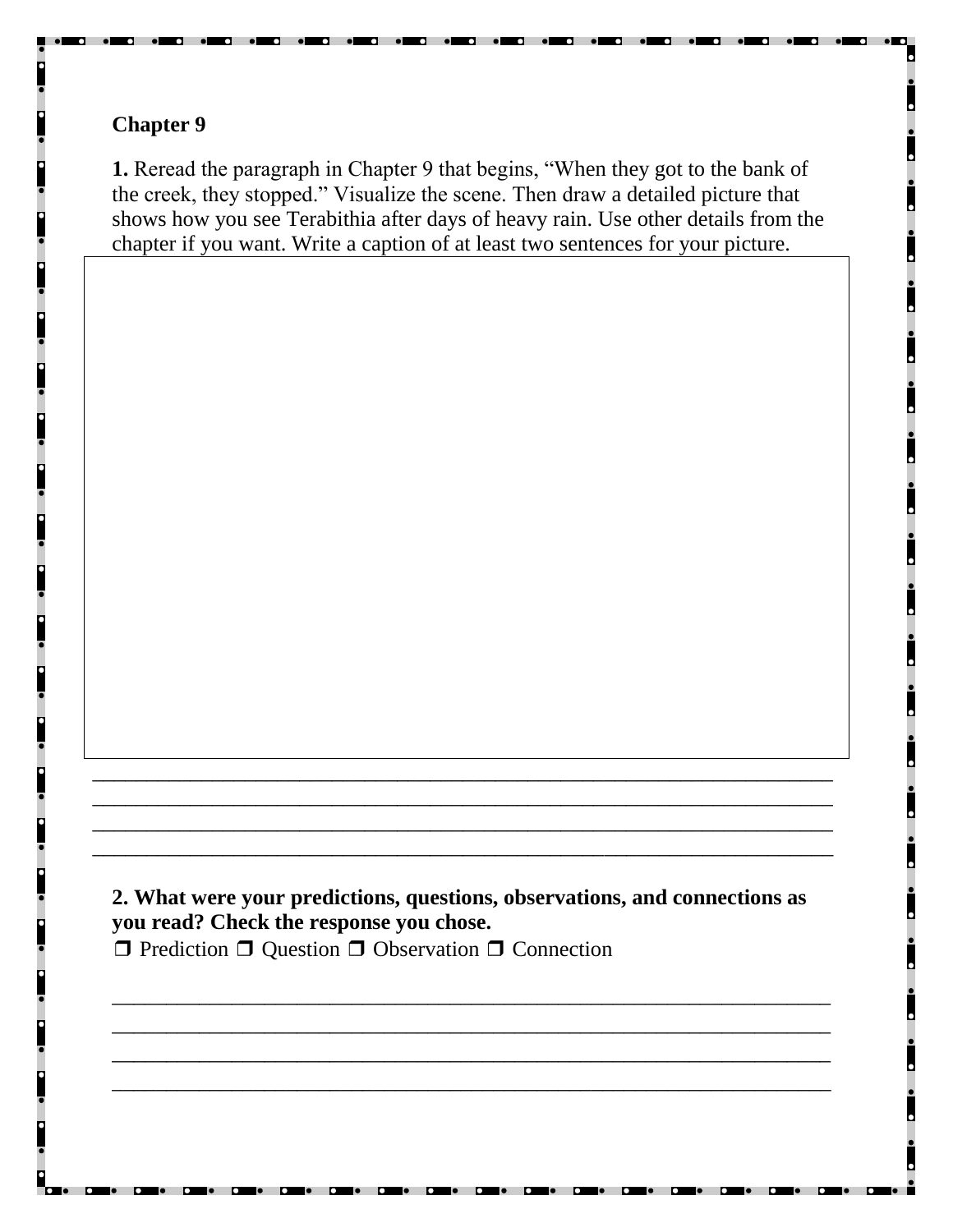1. Write about why Jess is so afraid to go to Terabithia during this time of heavy rain, and why he undertakes the trip anyway.

Do you think his fears are well founded? Why?

2. Do you think he's justified in making the same trip again? Explain why or why not.

3. Jess has some conflicting feelings as he sets off for Washington, D.C., with Miss Edmunds. Describe Jess's feelings and explain why he's experiencing them.

4. What were your predictions, questions, observations, and connections as you read? Check the response you chose.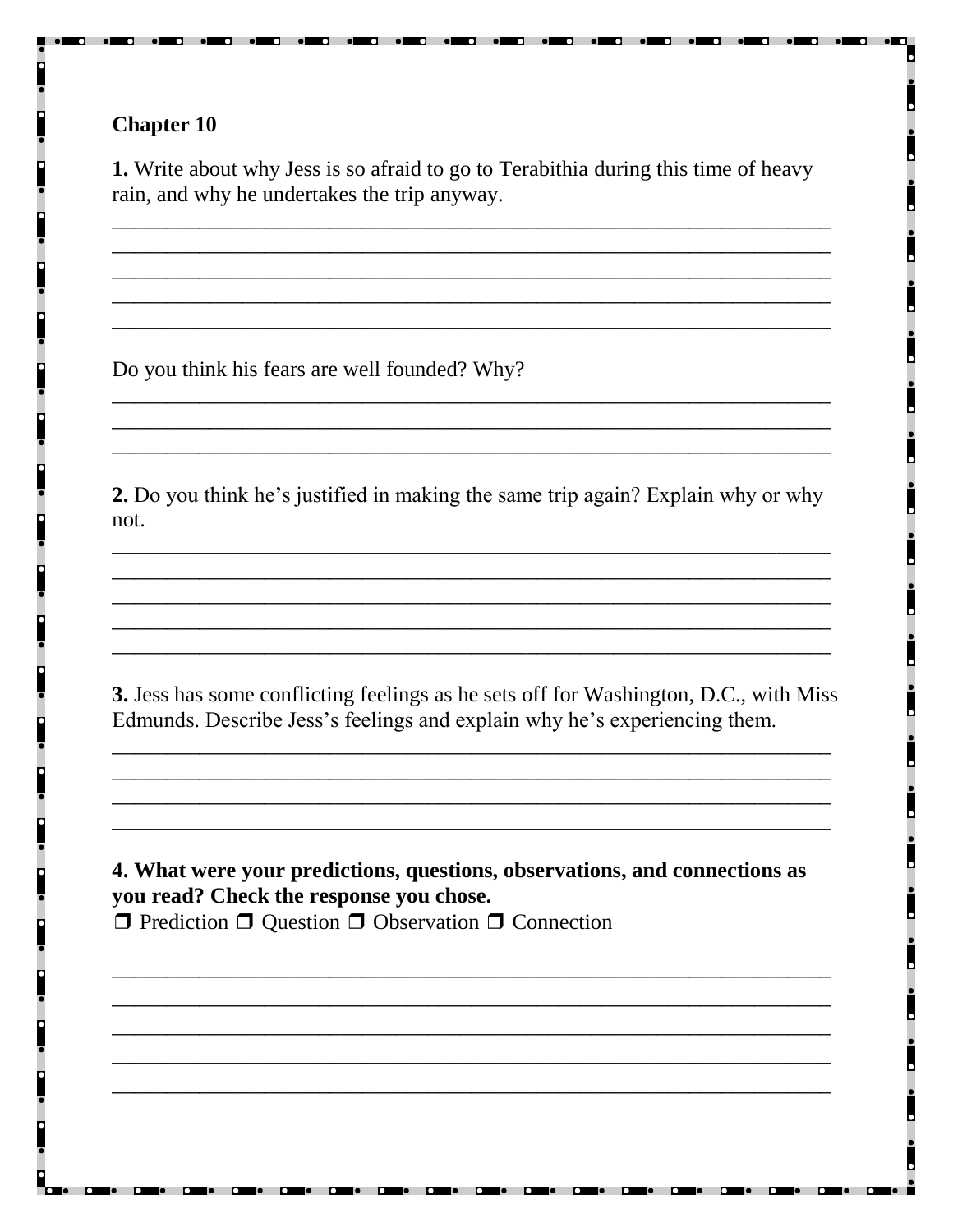**1.** What was the cause of Leslie's death? What effect does the news of her death have on Jess at first?

2. It's startling when a major character in a story dies, especially when you feel strongly about that character. Write about your reactions to Leslie's death. In your response, answer the following questions:

 $\Box$  Did you expect this to happen? Give reasons to support your answer.

 $\Box$  Does Leslie's death make sense to you in the context of the story? Explain why or why not.

□What were your first reactions when you learned that Leslie was dead?

2. What were your predictions, questions, observations, and connections as you read? Check the response you chose.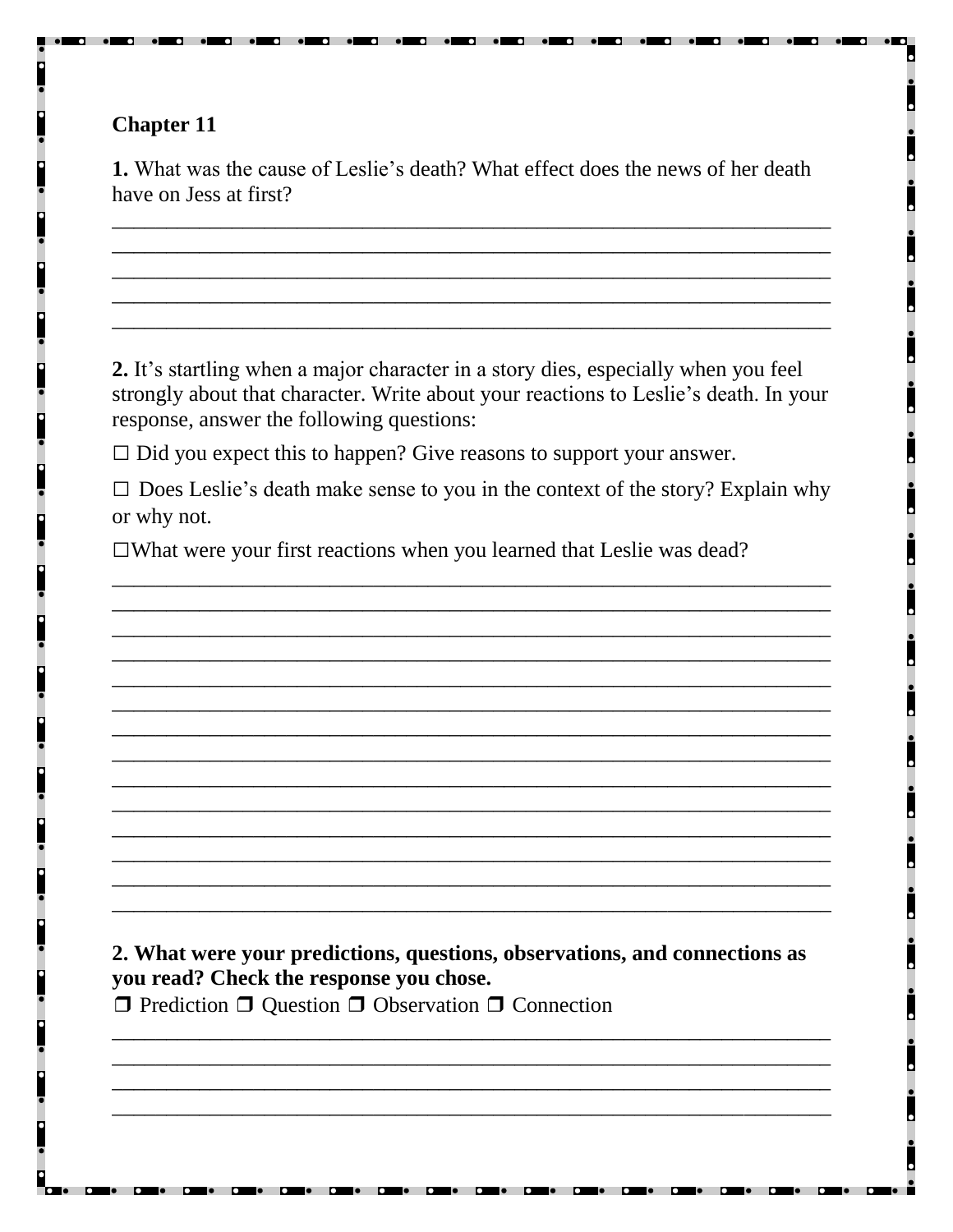1. Write about someone you have lost, either through death or some other kind of separation. What were your feelings at the time? How have you coped with those feelings as time has passed?

2. What were your predictions, questions, observations, and connections as you read? Check the response you chose.